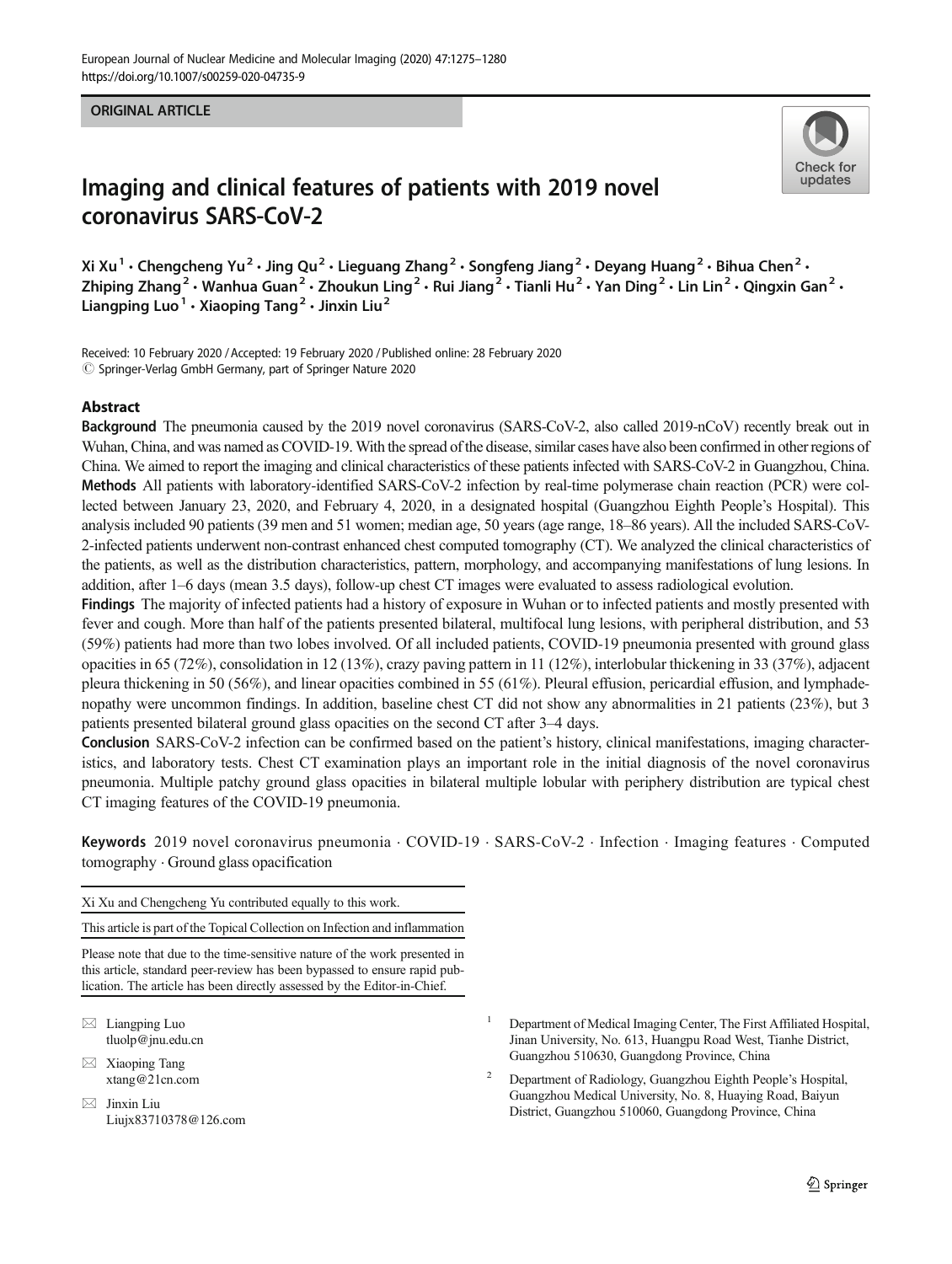### <span id="page-1-0"></span>Introduction

In December 2019, a series of pneumonia caused by the 2019 novel coronavirus (SARS-CoV-2) break out in Wuhan, Hubei, China. Since then, the COVID-19 confirmed cases are increasing rapidly. As of February 10, 2020, a total of 40,265 confirmed cases have been reported in China, with another 23,589 suspected cases, 909 fatal cases, and 3501 discharged patients. Moreover, more than 300 similar cases have been identified in other 24 countries. On December 30, 2019, WHO announced the event constituted a Public Health Emergency of International Concern (PHEIC), indicating that a big threat to global health has been posed by the novel coronavirus infections.

SARS-CoV-2 is a betacoronavirus that belongs to the family Coronaviridae and the order Nidovirales [[1\]](#page-4-0). Up to date, six coronavirus species have been identified to infect humans and cause disease. Among them, 229E, OC43, NL63, and HKU1 infections are frequently mild, mostly caused common cold symptoms [[2](#page-4-0)]. The other two species, severe acute respiratory syndrome coronavirus (SARS-CoV) and Middle East respiratory syndrome coronavirus (MERS-CoV), might cause fatal illness [\[3](#page-4-0)]. SARS-CoV-2 is the seventh member of the coronaviruses that infects humans [[4](#page-4-0)]. Infected patients predominantly presented with fever, cough, and radiological ground glass lung opacities, which resemble SARS-CoV and MERS-CoV infections [\[5](#page-4-0)].

A recent publication reported a familial cluster of pneumonia linked to SARS-CoV-2, which indicated the human transmission of the disease [[6\]](#page-4-0). In this family, a 10-year-old child had ground glass lung opacification, but no clinical symptoms. The patient was confirmed to be affected by this novel coronavirus by real-time polymerase chain reaction (PCR). These findings indicate that some patients with SARS-CoV-2 infection are asymptomatic. If some people have a clear history of exposure, regardless of clinical symptoms, or if they present suggestive clinical manifestations, regardless of

history of exposure, it is necessary to confirm whether they are infected by chest CT or SARS-CoV-2 nucleic acid tests.

Chest CT plays an important role in timely detecting lung abnormalities, allowing for early treatment. We aimed at describing clinical and CT imaging characteristics of 90 patients with SARS-CoV-2 infection and early follow-up appearances of 52 patients. We hope our findings will provide useful information for medical imagers to recognize the COVID-19 pneumonia and assess its evolution.

# Materials and methods

## **Patients**

The study was conducted in accordance with the principles of the Declaration of Helsinki. Our institutional review board waived written informed consent for this retrospective study that evaluated de-identified data involving no potential risk to patients and no link between the patients and the researchers. All patients with laboratory-identified SARS-CoV-2 infection by real-time PCR were collected between January 23, 2020, and February 4, 2020. The clinical data analyzed were as follows: age, sex, exposure history, comorbid conditions, symptoms, and laboratory results.

#### Image acquisition and analysis

All included patients underwent baseline chest non-contrast enhanced CT in a designated hospital (Guangzhou Eighth People's Hospital). An Optima CT680 scanner (GE Medical Systems, Milwaukee, WI) was used and set at 210 mA and 120 kV, with the minimum slice thickness of 1 mm. All images were analyzed by two senior chest radiologists with 15–20 years of experience, in a consistent manner. Image analysis, focused on the lesion features of each patient, included (a) distribution characteristics, (b) number of lobes involved, (c) lobe of lesion distribution, (d)





Fig. 1 A 49-year-old man with history of recent travel to Wuhan presented with fever and cough for 6 days. a, b Non-contrast enhanced chest CT showed multiple peripheral patchy ground glass opacities in bilateral multiple lobular and subsegmental with obscure boundary (white arrows),

as well as thickening of the adjacent pleura (black arrows). Besides, CT scan also demonstrated consolidation in the right lower lobe and air bronchogram sign in the lesion (red arrow)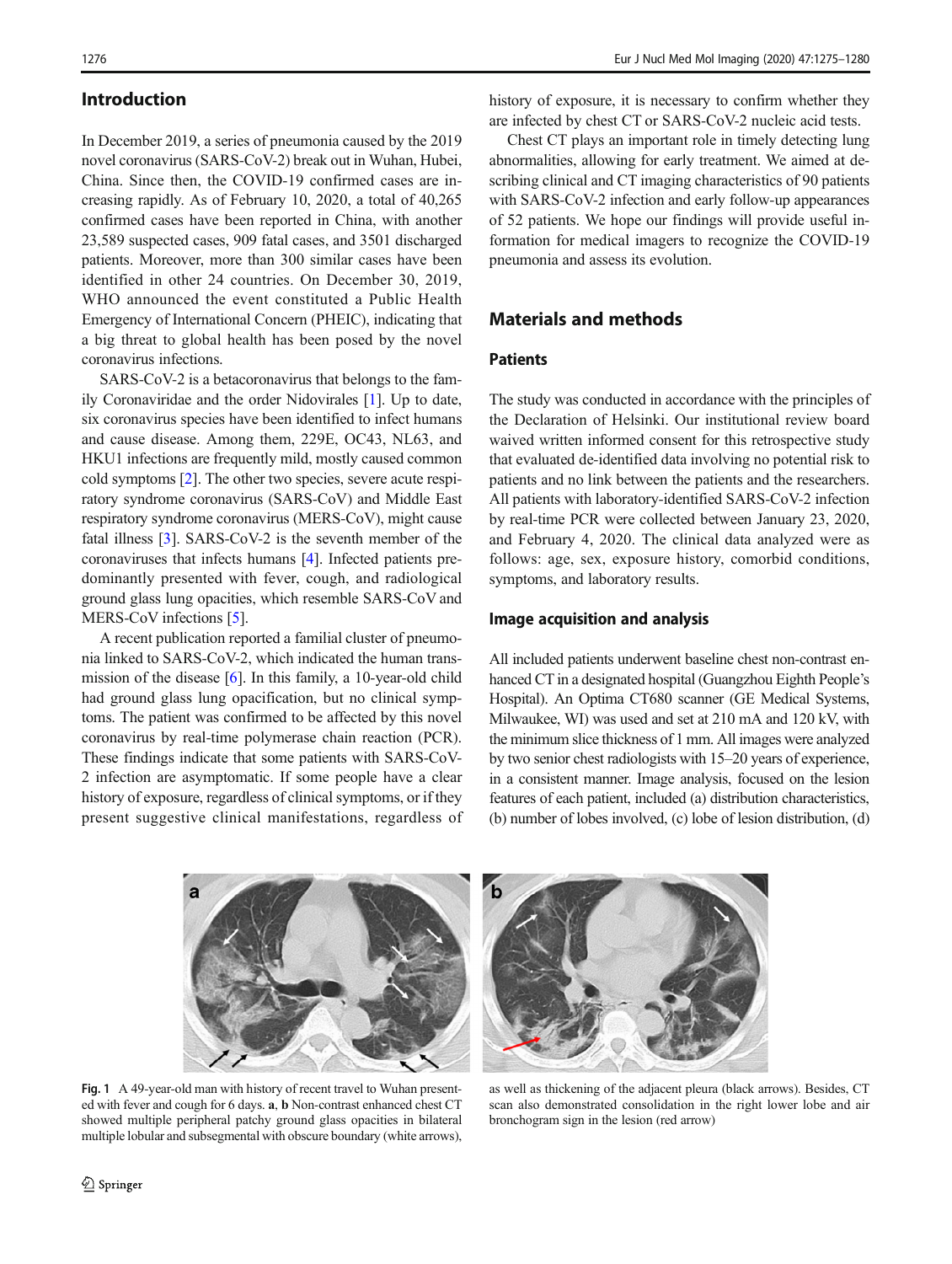

Fig. 2 A 49-year-old woman with history of recent travel to Wuhan, presented with fever and cough for 8 days. a Non-contrast enhanced chest CT demonstrated multiple ground glass opacification in the both lower

patterns of the lesion (e.g., ground glass opacification, consolidation, cavitation, crazy paving pattern), (e) other signs in the lesion (e.g., interlobular septal thickening, air bronchogram sign), and (f) other findings (e.g., adjacent pleura thickening, pleural effusion, pericardial effusion, thoracic lymphadenopathy, pulmonary emphysema). Thoracic lymphadenopathy was defined as lymph node size of  $\geq 10$  mm in short-axis; ground glass opacification was defined as hazy opacity that did not obscure underlying bronchial and vascular margins (Figs. [1](#page-1-0) and 2); consolidation was defined as opacification with obscuration of bronchial structures and pulmonary vessels [\[7](#page-5-0)]; crazy paving pattern was defined as ground glass opacification with associated interlobular septal thickening [\[8\]](#page-5-0) (Fig. 3). The alterations caused by underlying lung diseases (such as tuberculosis, lung cancer) were not included in this study.

Fifty-two patients underwent a second chest CT after 1– 6 days (mean 3.5 days). These images were evaluated for lesions' evolution by two senior radiologists, in a consistent manner. Changes in lung lesions were divided as no change, disease resolution, and disease progression.

# **Results**

This study included 90 patients (39 men and 51 women; median age, 50 years (age range, 18–86 years). Table [1](#page-3-0) summarizes patients' clinical characteristics. Most patients had a ď

lobes (white arrows). b After 4 days, the follow-up CT scan showed enlarged lesions and increased density of the lesions compared with previous images, indicating disease progression (red arrows)

history of exposure in Wuhan or to infected patients; exposure history was unknown in 4 (4%) patients. The majority of patients presented with fever and cough. Six (7%) patients were asymptomatic. Half of the patients hold comorbidities. Thirty-eight (42%) patients showed elevated C-reactive protein. Patients with decreased white blood cells were more than those with increased white blood cells.

Baseline chest CT showed abnormalities in 69 patients, and 53 (59%) patients had more than two lobes involved. More than half of the patients presented bilateral, multifocal lung lesions, with peripheral distribution. Lesions were inclined to distribute in the lower lobes. Of the 90 patients included, 65 (72%) had ground glass opacification, 12 (13%) had consolidation, and 11 (12%) patients presented with crazy paving pattern. Thirty-three (37%) patients had interlobular thickening, 55 (61%) had combined linear opacities, 7 (8%) showed air bronchogram sign, and 50 (56%) presented adjacent pleura thickening. Pleural effusion, pericardial effusion, cavitation, thoracic lymphadenopathy, and pulmonary emphysema were uncommon imaging findings in these patients (Table [2\)](#page-3-0).

Fifty-two patients repeated a chest CT examination after 1– 6 days. Among them, 10 patients (19%) had no changes, 4 patients (8%) had disease resolution, and 38 patients (73%) had disease progression (Table [3](#page-4-0)). In 3 patients (6%) with baseline negative scan, follow-up CT after 3–4 days showed bilateral ground glass opacities.

Fig. 3 A 62-year-old man with a history of exposure to a market in Guangzhou, presented with fever and cough for 11 days. a, b Noncontrast enhanced chest CT showed multiple ground glass opacification in the both lower lobes and thickening of the adjacent pleura. The interlobular septal thickening in regions of ground glass opacification, representing crazy paving pattern (red arrows)

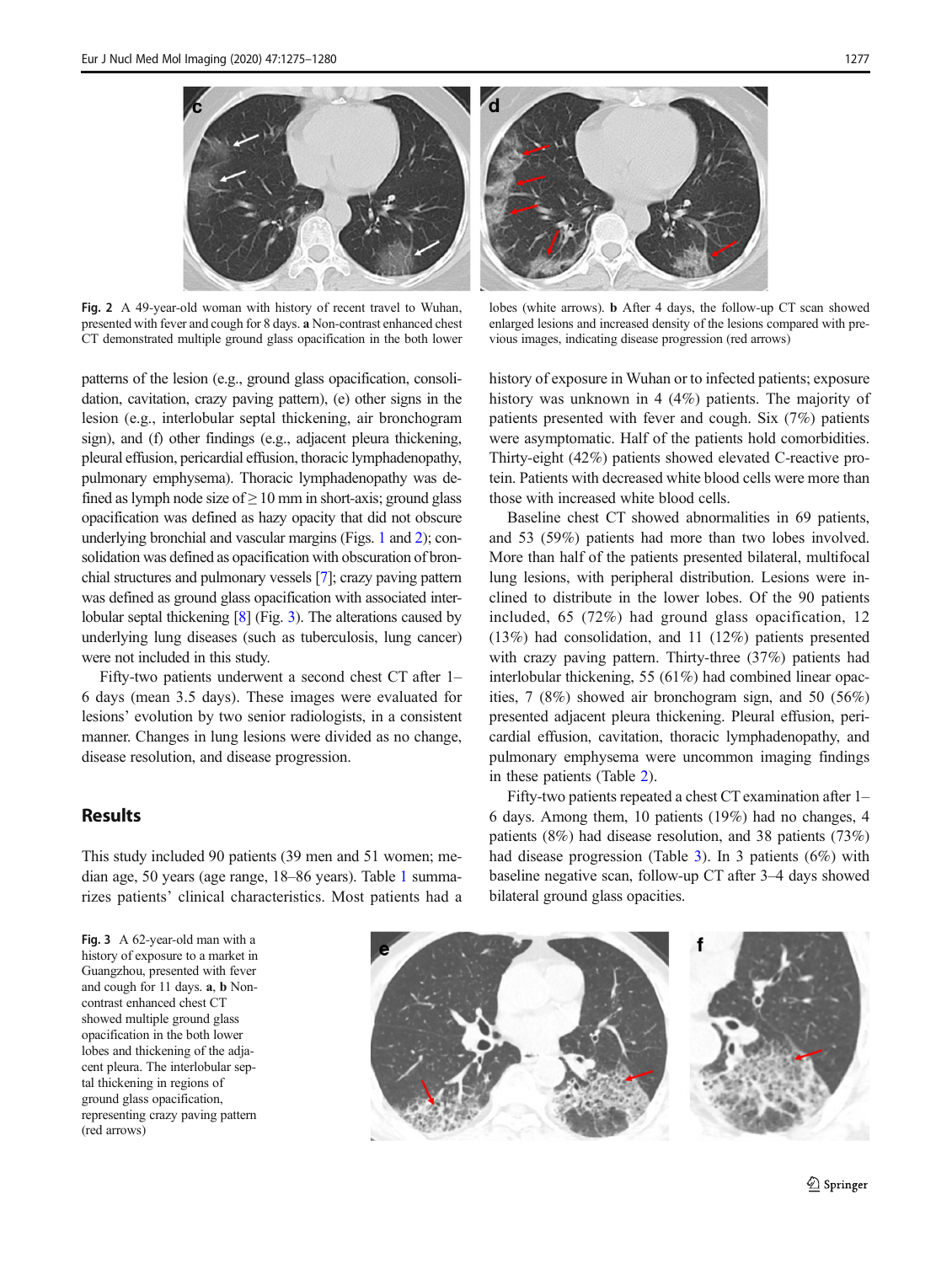#### <span id="page-3-0"></span>Table 1 Patient characteristics and laboratory results

|                                                      | Patients $(n = 90)$ |
|------------------------------------------------------|---------------------|
| Patient demographics                                 |                     |
| Median age, years (range)                            | $50(18-86)$         |
| Men                                                  | 39 (43%)            |
| Women                                                | 51 (57%)            |
| Exposure history                                     |                     |
| Exposure to Wuhan or infected patient                | 86 (96%)            |
| Unknown exposure                                     | 4(4%)               |
| Comorbid conditions                                  |                     |
| Any                                                  | 45 (50%)            |
| Hypertension                                         | 17(19%)             |
| Diabetes                                             | 5(6%)               |
| Cardiovascular disease                               | 3(3%)               |
| Chronic obstructive pulmonary disease                | 1(1%)               |
| Tuberculosis                                         | 2(2%)               |
| Malignancy                                           | 2(2%)               |
| Others                                               | 15(17%)             |
| Signs and symptoms                                   |                     |
| Fever                                                | 70 (78%)            |
| Cough                                                | 57 (63%)            |
| Sputum production                                    | 11 $(12%)$          |
| Fatigue weakness                                     | 19(21%)             |
| Myalgia                                              | 25 (28%)            |
| Sore throat                                          | 23 (26%)            |
| Chills                                               | 6(7%)               |
| Headache                                             | 4(4%)               |
| Diarrhea                                             | 5(6%)               |
| Nausea                                               | 5(6%)               |
| Vomit                                                | 2(2%)               |
| No obvious symptoms                                  | 6(7%)               |
| Laboratory test                                      |                     |
| C-reactive protein $(mg/L;$ normal range $0-10$ )    |                     |
| Increased                                            | 38 (42\%)           |
| Decreased                                            | $0(0\%)$            |
| Normal                                               | 52 (58%)            |
| Leucocytes ( $\times 10^9$ /L, normal range 3.5–9.5) |                     |
| Increased                                            | 3(3%)               |
| Decreased                                            | 19 (21%)            |
| Normal                                               | 68 (76%)            |
| Positive for (SARS-CoV-2) nucleic acid test by       |                     |
| Real-time PCR                                        | 90 (100%)           |

# **Discussion**

Considering that the majority of patients had a clear history of exposure in Wuhan or to infected patients, our data confirmed that SARS-CoV-2 has the ability for person-to-person trans-mission [[6,](#page-4-0) [9,](#page-5-0) [10\]](#page-5-0).

Infected patients predominantly presented with fever and cough. Notably, some patients (7%) were asymptomatic. These findings indicated that the absence of clinical symptoms cannot rule out the diagnosis of infection. Persons with a clear history of exposure to SARS-CoV-2, regardless of clinical symptoms, should be considered for medical observation, home isolation, and further examination. Similarly, patients with symptoms without a known history of exposure should undergo further examinations.

The numbers of patients infected with SARS-CoV-2 is rapidly increasing nationwide in China. Chest CT can detect lung

Table 2 Imaging findings of patients with SARS-CoV-2 at presentation

|                                | Patients $(n = 90)$ |
|--------------------------------|---------------------|
| Distribution                   |                     |
| Periphery distribution         | 46 (51%)            |
| <b>Bilateral</b> involvement   | 53 (59%)            |
| Multifocal involvement         | 62 (69%)            |
| Unifocal involvement           | 7(8%)               |
| Number of lobes involved       |                     |
| $\theta$                       | 21 (23%)            |
| 1                              | 12(13%)             |
| $\overline{2}$                 | 4(4%)               |
| 3                              | 13 (14%)            |
| $\overline{\mathcal{L}}$       | 8 (9%)              |
| 5                              | 32 (36%)            |
| More than two lobes involved   | 53 (59%)            |
| Lobe of lesion distribution    |                     |
| Left upper lobe                | 48 (53%)            |
| Left lower lobe                | 55 (61%)            |
| Right upper lobe               | 48 (53%)            |
| Right middle lobe              | 40 (44%)            |
| Right lower lobe               | 59 (66%)            |
| Bilateral upper lobes          | 40 (44%)            |
| <b>Bilateral lower lobes</b>   | 47 (52%)            |
| Patterns of the lesion         |                     |
| Ground glass opacification     | 65 (72%)            |
| Consolidation                  | 12(13%)             |
| Crazy paving pattern           | 11(12%)             |
| Cavitation                     | $0(0\%)$            |
| Other signs in the lesion      |                     |
| Interlobular septal thickening | 33 (37%)            |
| Linear opacities combined      | 55 (61%)            |
| Air bronchogram sign           | 7(8%)               |
| Other findings                 |                     |
| Adjacent pleura thickening     | 50 (56%)            |
| Pleural effusion               | 4 (4%)              |
| Pericardial effusion           | 1(1%)               |
| Lymphadenopathy                | 1(1%)               |
| Pulmonary emphysema            | $0(0\%)$            |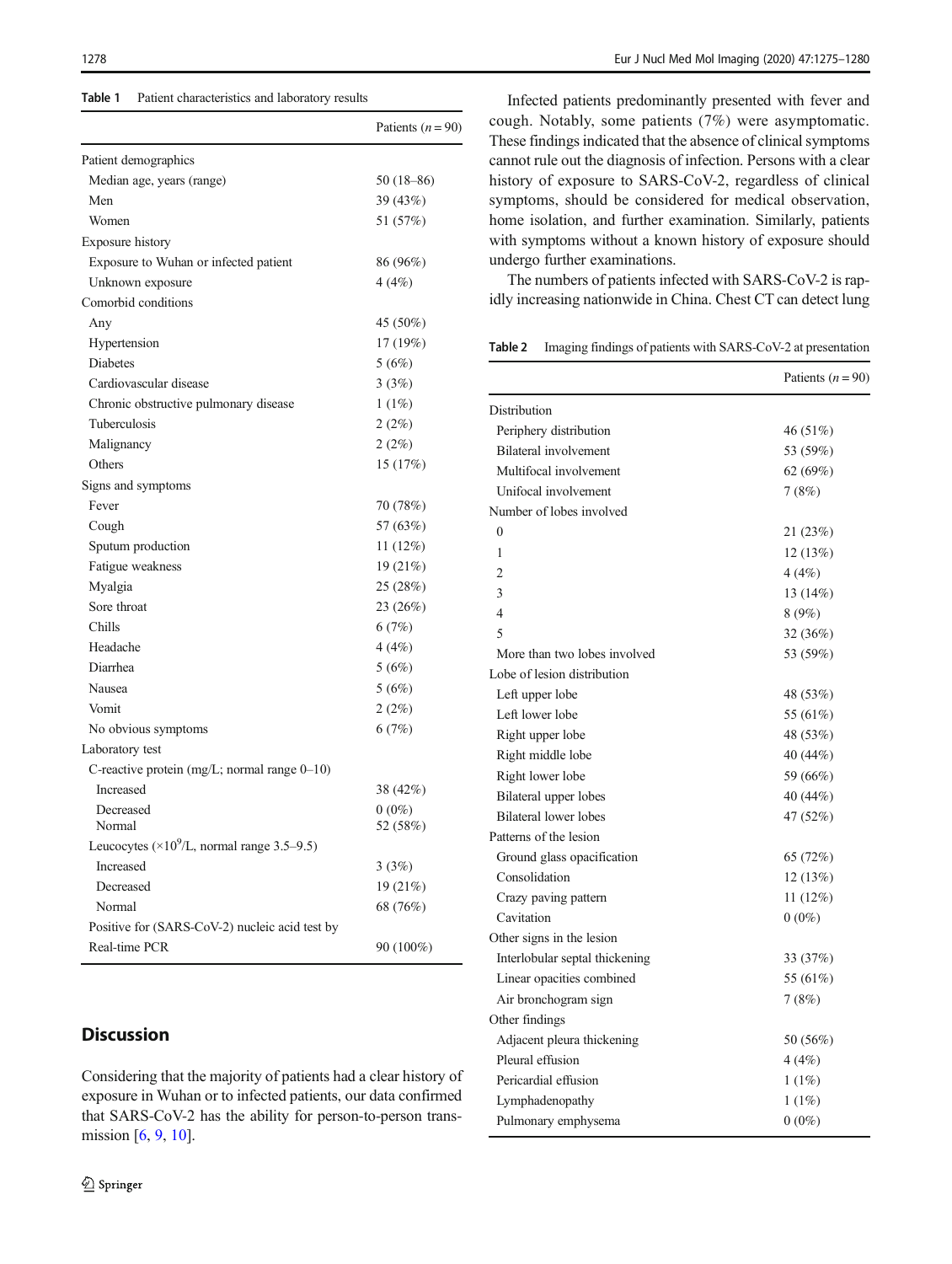pa

<span id="page-4-0"></span>

| Table 3 Image change<br>on repeat chest CT in 52<br>patients | Patients $(n = 52)$ |          |
|--------------------------------------------------------------|---------------------|----------|
|                                                              | No change           | 10(19%)  |
|                                                              | Disease resolution  | 4(8%)    |
|                                                              | Disease progression | 38 (73%) |

abnormalities with high sensitivity, which is quite helpful for early diagnosis of the disease that can trigger early treatment, which facilitates the containment of this emergency disease.

Our study showed some common CT imaging features in patients affected by SARS-CoV-2 pneumonia: bilateral, multifocal ground glass opacities, with peripheral distribution. Of note, more than half of the patients had multilobar involvement and lesions were more frequent in the lower lobes. Pleural effusion, pericardial effusion, cavitation, thoracic lymphadenopathy, and pulmonary emphysema were uncommon imaging findings in these patients.

Imaging features of viruses' infections usually appear as multifocal ground glass opacities. A previous study identified that ground glass opacities on CT images correspond to pathological diffuse alveolar damage [\[11\]](#page-5-0). Histologically, the opacity of ground glass may be caused by alveoli filled with blood, pus, water, or cells. The CT imaging features of viral pneumonia are associated with the pathogenesis of viral infection. Most viral pneumonia shares similar imaging features in the same Viridae family because of similarities in the patho-genesis [[12](#page-5-0)]. SARS-CoV-2 belongs to the family Coronaviridae, so, as expected, the imaging features of SARS-CoV-2 are similar to SARS-CoV and MERS-CoV infection. Nonetheless, unilateral involvement is more common than multifocal involvement in the early phase of SARS and MERS [\[13](#page-5-0), [14\]](#page-5-0). In our study, the majority of patients showed multifocal involvement in the initial chest CT scan, and this finding is consistent with a recent report [[8\]](#page-5-0). However, whether this finding is a characteristic feature of the SARS-CoV-2 distinguished from the other two coronaviruses remains to be confirmed by further studies.

The follow-up CT examination in 52 patients showed that 3 patients who had negative baseline scan, rapidly progressed to with bilateral ground glass opacities. Since there is an incubation period after infection with the SARS-CoV-2 [[15](#page-5-0)], a patient may not present any symptoms and imaging abnormalities during this period. At present, real-time PCR is used to confirm SARS-CoV-2 infection from respiratory secretions.

In our study, few patients initially negative for SARS-CoV-2 nucleic acid test had bilateral ground glass opacities in chest CT scans. After a few days, patients converted to positive for SARS-CoV-2 nucleic acid test by real-time PCR. This points out that patient's history, clinical manifestations, imaging characteristics, and laboratory tests are all important elements in the diagnosis of the disease.

Our study had some limitations. First of all, we cannot demonstrate any prognostic role for chest CT, because we did not find any correlation between imaging and the course of the disease. Also, 52 patients with short-term follow-up chest CT showed disease progression. The imaging evaluation of disease progression is not complete, and we will collect more follow-up CT data to observe the evolution and outcome of the disease and provide more imaging information to be correlated with clinical findings.

## Conclusion

Chest CT detects minor lung lesions in patients at an early stage of disease, demonstrating its utility in guiding the diagnosis. In a patient with a history of close contact with a SARS-CoV-2-infected patient, early manifestation of bilateral, multifocal, and peripheral ground glass opacities on a chest CT scan might be a sign of a 2019 novel coronavirus infection. Thus, chest CT is suggested as an important tool for SARS-CoV-2 infection diagnosis.

Authors' contributions JL, XT, and LL designed the study; XX was a major contributor in writing the manuscript; CY and JQ collected the imaging and clinical data; LZ, SJ, DH, BC, ZZ, WG, ZL, RJ, TH, YD, LLin, and QG revised it critically for important intellectual content. All authors have read and approved the manuscript.

#### Compliance with ethical standards

Conflict of interest The authors declare that they have no conflicts of interest.

Ethics approval/consent to participate The study was conducted in accordance with the principles of the Declaration of Helsinki, and Institutional Review Board approval has been obtained. The written informed consent for this retrospective study was waived.

### References

- 1. Richman DD, Whitley RJ, Hayden FG, eds. Clinical virology, 4th edn. Washington: ASM Press; 2016.
- 2. Su S, Wong G, Shi W, Liu J, Lai ACK, Zhou J, et al. Epidemiology, genetic recombination, and pathogenesis of coronaviruses. Trends Microbiol. 2016;24:490–502.
- 3. Cui J, Li F, Shi ZL. Origin and evolution of pathogenic coronaviruses. Nat Rev Microbiol. 2019;17:181–92.
- 4. Zhu N, Zhang D, Wang W, Li X, Yang B, Song J, et al. A novel coronavirus from patients with pneumonia in China, 2019. N Engl J Med. 2020;382:727–33. <https://doi.org/10.1056/NEJMoa2001017>.
- 5. Huang C, Wang Y, Li X, Ren L, Zhao J, Hu Y, et al. Clinical features of patients infected with 2019 novel coronavirus in Wuhan, China. Lancet. 2020;395:497–506. [https://doi.org/10.](https://doi.org/10.1016/S0140-6736(20)30183-5) [1016/S0140-6736\(20\)30183-5.](https://doi.org/10.1016/S0140-6736(20)30183-5)
- 6. Chan JF, Yuan S, Kok KH, To KK, Chu H, Yang J, et al. A familial cluster of pneumonia associated with the 2019 novel coronavirus indicating person-to-person transmission: a study of a family